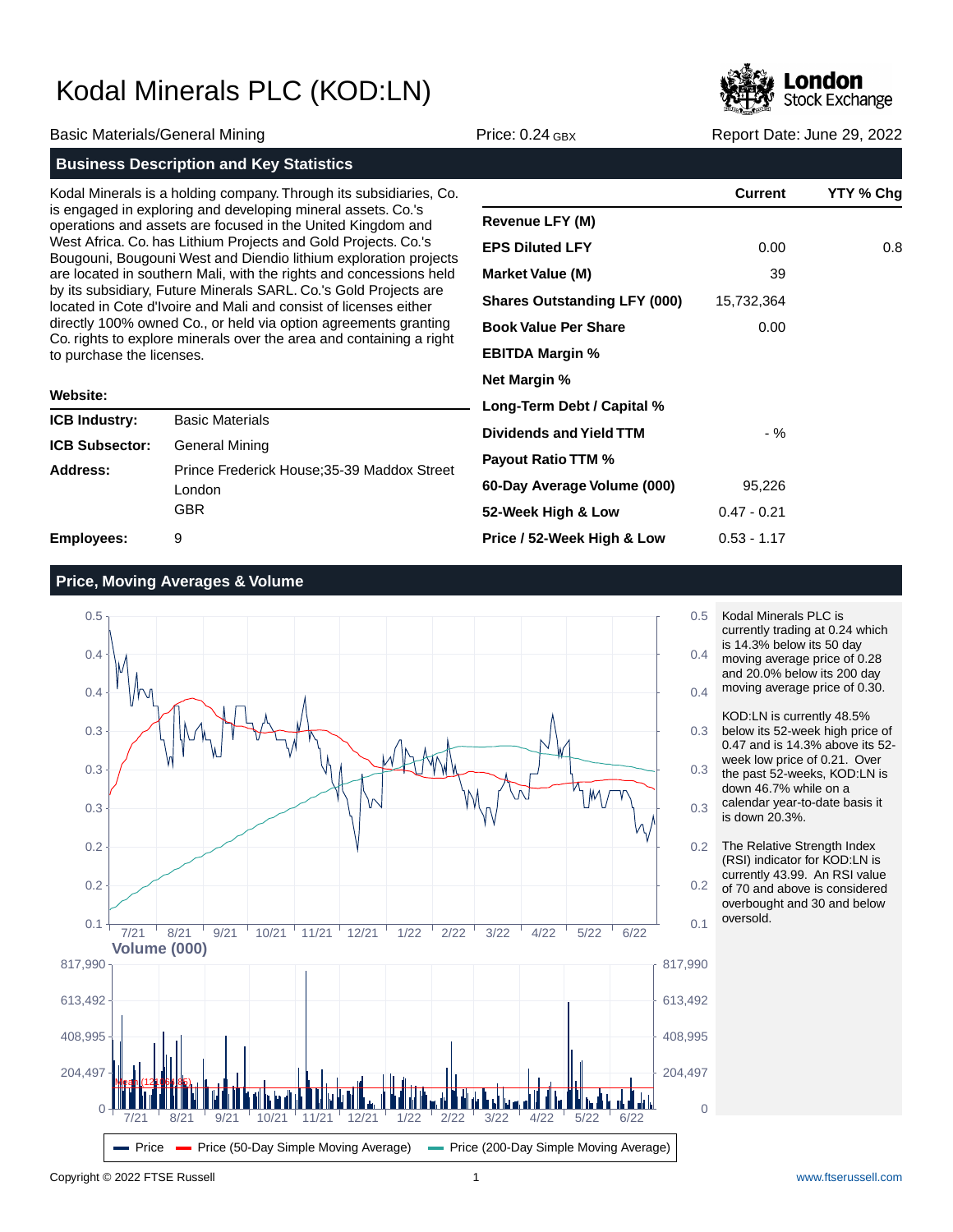

### Basic Materials/General Mining The Price: 0.24 GBX Report Date: June 29, 2022

### **Price Performance, Technical Indicators & Risk Metrics**

|                          |          | <b>Difference</b>  | <b>Technical Indicators</b>          |       |
|--------------------------|----------|--------------------|--------------------------------------|-------|
| <b>Price Performance</b> | % Change | <b>vs FTSE 350</b> |                                      |       |
| 1-Day $%$                | $-2.00$  | $-1.63$            | 50-Day Average Price                 | 0.28  |
| 1-Week %                 | 7.69     | 4.90               | Price / 50-Day Average               | 0.87  |
| 4-Week %                 | $-14.04$ | $-9.70$            | 200-Day Average Price                | 0.30  |
| 52-Week %                | $-46.74$ | $-45.98$           | Price / 200-Day Average              | 0.81  |
| Quarter-to-Date %        | $-11.71$ | $-7.84$            | <b>RSI - Relative Strength Index</b> | 43.99 |
| Year-to-Date %           | $-20.33$ | -16.20             | <b>Risk Metrics</b>                  |       |
| Last Month %             | $-14.55$ | -15.04             | <b>Price Volatility</b>              | 0.02  |
| <b>Last Quarter %</b>    | -9.76    | -9.49              | <b>Sharpe Ratio</b>                  | 0.10  |
| Last Calendar Year %     | 192.86   |                    | 178.50 Sortino Ratio                 | 0.30  |

## **5-Year Price Performance vs. FTSE 350**

**Kodal Minerals PLC Current: 0.81 CAGR: -4.1%**



**FTSE 350 Index Current: 0.99 CAGR: -0.1%**

Over the past five years, Kodal Minerals PLC's stock price is down 19.0% which is 18.5% below the FTSE 350 Index performance of -0.5% over the same period. Kodal Minerals PLC's cumulative annualized growth rate (CAGR) over the five year period has been -4.1% while that of the FTSE 350 Index has been -0.1%.

Over the past year, Kodal Minerals PLC's stock price performance of -46.7% has underperformed that of the FTSE 350 Index by 46.0%. On a year-to-date basis, Kodal Minerals PLC's stock price performance of -20.3% has underperformed the FTSE 350 Index by 16.2%.

Over the past week, Kodal Minerals PLC's stock price performance of 7.7% has outperformed that of the FTSE 350 Index by 4.9%.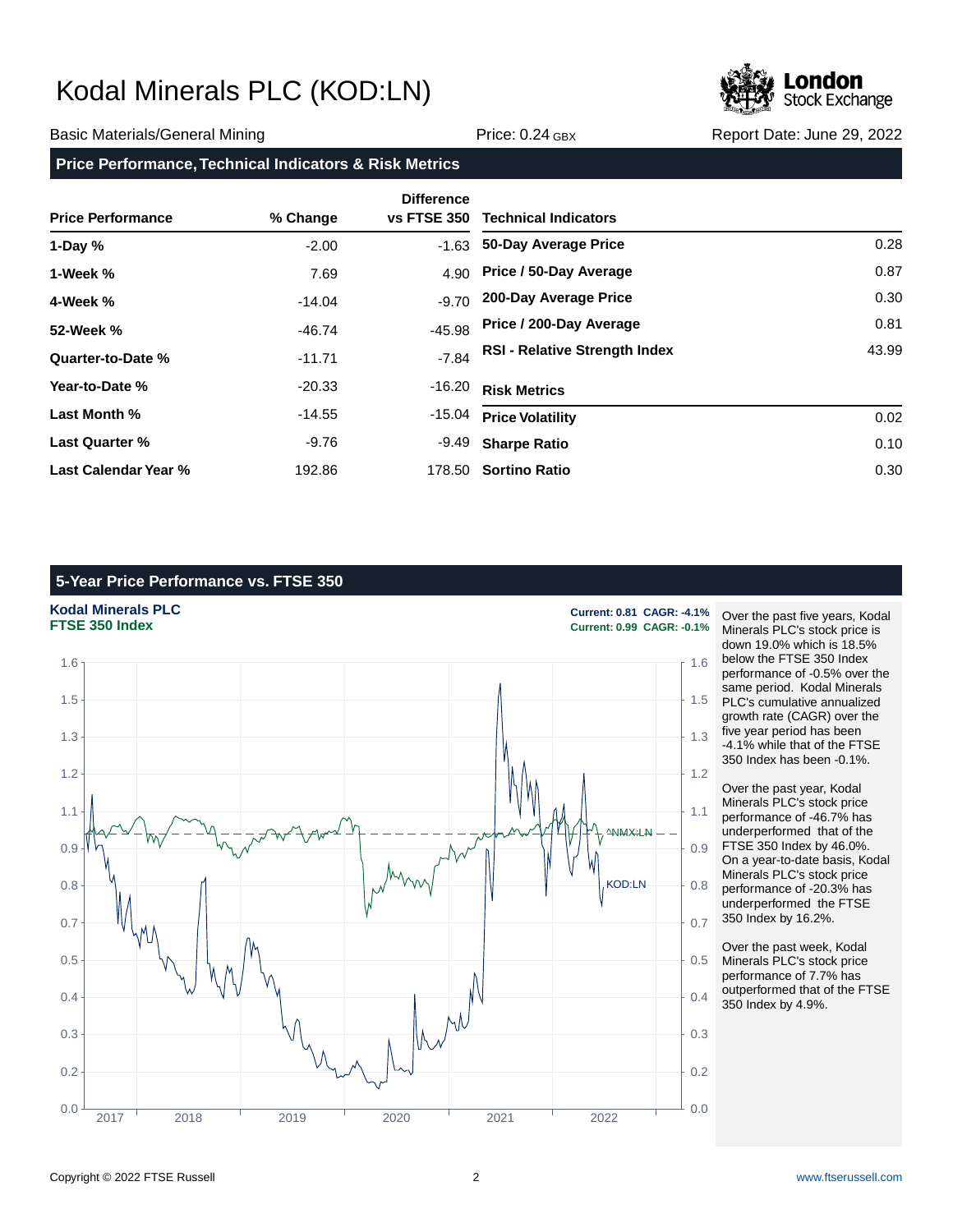

**Return on Equity %**

Copyright © 2022 FTSE Russell 3 [www.ftserussell.com](http://www.ftserussell.com)

Mean (-80.17)

| <b>Growth and Profitability Metrics</b> |        |        |  |                            |                |                   |                    |
|-----------------------------------------|--------|--------|--|----------------------------|----------------|-------------------|--------------------|
| <b>Historical Growth</b>                | 3-Year | 5-Year |  | 10-Year Profitability      | <b>Current</b> | 5-Year<br>Average | 10-Year<br>Average |
| <b>Revenues %</b>                       |        |        |  | Gross Margin %             |                |                   |                    |
| Revenues Per Share %                    |        |        |  | <b>EBITDA Margin %</b>     |                |                   |                    |
| <b>EBITDA %</b>                         |        |        |  | <b>Pre-Tax Margin %</b>    |                |                   |                    |
| <b>EPS Diluted %</b>                    | 73.5   | 65.2   |  | <b>Net Margin %</b>        |                |                   |                    |
| <b>Free Cash Flow %</b>                 |        |        |  | <b>Return on Equity %</b>  | $-6.3$         | $-77.9$           | -71.8              |
| <b>Cash from Operations %</b>           | $-4.7$ | $-9.6$ |  | <b>Return on Capital %</b> | $-5.6$         | $-76.0$           | -64.8              |
| <b>Book Value %</b>                     | $-6.0$ | 3.7    |  | <b>Return on Assets %</b>  | $-5.2$         | $-75.3$           | $-62.6$            |

### Current: 0.00 Median: 0.00 High: 0.00 Low: -0.01 CAGR: 0.0% **EPS Diluted**  $-0.012$   $-0.012$   $-0.012$   $-0.012$   $-0.012$   $-0.012$   $-0.012$   $-0.012$   $-0.012$   $-0.012$   $-0.012$   $-0.012$   $-0.012$   $-0.012$   $-0.012$   $-0.012$   $-0.012$   $-0.012$   $-0.012$   $-0.012$   $-0.012$   $-0.012$   $-0.012$   $-0.012$   $-0.0$  $-0.007$   $+$   $-0.007$   $+$   $-0.007$  $-0.002$   $+$   $-0.002$  $0.002<sub>1</sub>$  0.002 2017 2018 2019 2020 2021 2022 0.000 -0.010 -0.010 0.000

 $-104.7$   $-204.7$   $-104.7$   $-204.7$   $-104.7$   $-204.7$   $-104.7$   $-104.7$   $-104.7$   $-104.7$   $-104.7$   $-104.7$   $-104.7$   $-104.7$   $-104.7$   $-104.7$   $-104.7$   $-104.7$   $-104.7$   $-104.7$   $-104.7$   $-104.7$   $-104.7$   $-104.7$   $-104$ 

2017 2018 2019 2020 2021 2022

 $-70.3$   $\frac{1}{100}$   $\frac{1}{100}$   $-70.3$ 

 $-36.0$   $-36.0$ 

-1.6  $\sim$  -1.6  $\sim$  -1.6  $\sim$  -1.6  $\sim$  -1.6  $\sim$  -1.6  $\sim$  -1.6  $\sim$  -1.6  $\sim$  -1.6  $\sim$ 

Current: -6.30 Median: -100.00 High: -6.30 Low: -100.00 CAGR: -1.8%

Kodal Minerals PLC's cumulative annualized EPS growth rate over the charted period is 0.0%. This compares to cumulatative annualized growth of 73.5% over the past 3 years.

### Kodal Minerals PLC's return on equity of -6.3% is 73.9% above the period's mean return on equity of -80.2%. During the charted period, the observed ROE high and low were -6.3% and -100.0% respectively.

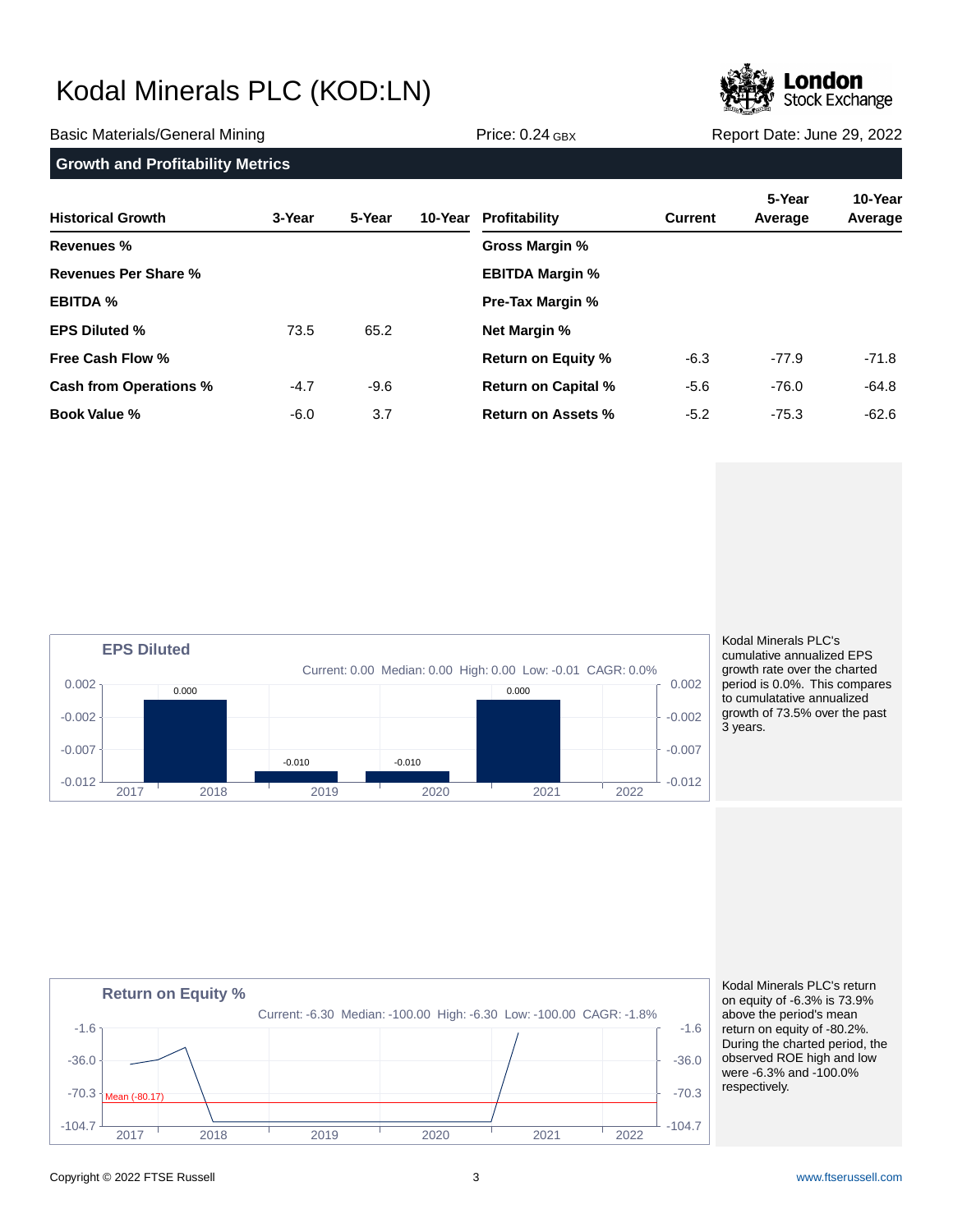

| <b>Basic Materials/General Mining</b> |                |                         | Price: $0.24$ GBX | Report Date: June 29, 2022    |                |                         |                          |
|---------------------------------------|----------------|-------------------------|-------------------|-------------------------------|----------------|-------------------------|--------------------------|
| <b>Valuation Metrics</b>              |                |                         |                   |                               |                |                         |                          |
|                                       | <b>Current</b> | 5-Year<br><b>Median</b> | 10-Year<br>Median |                               | <b>Current</b> | 5-Year<br><b>Median</b> | 10-Year<br><b>Median</b> |
| Price / EPS TTM                       | 99.9           | 99.0                    |                   | 99.0 Earnings Yield %         | $-1.53$        | $-100.00$               | $-100.00$                |
| <b>Price / Sales</b>                  |                |                         |                   | <b>Free Cash Flow Yield %</b> | 0.00           | 0.00                    | 0.00                     |
| <b>Price / Operating Cash Flow</b>    |                |                         |                   | Dividend Yield %              |                |                         |                          |
| <b>Price / Book Value</b>             | 3.1            | 1.6                     |                   | 1.4 Enterprise Value / EBITDA |                |                         |                          |



Kodal Minerals PLC is trading at 99.90 times its EPS generated during the latest fiscal year. This multiple is equal to the historically observed median of 99.90, while high and low observations have been 99.90 and 99.90.



Kodal Minerals PLC is trading at a Price to Book ratio of 3.05 based on book value at the latest fiscal year end. This ratio is above the historically observed median of 1.58, while high and low observations have been 6.79 and 0.31.

Kodal Minerals PLC has a Free Cash Flow Yield of 0.00% based on free cash flow generated during the latest fiscal year. This value is equal to the historically observed Free Cash Flow Yield of 0.00%, while high and low observations have been 0.00 and 0.00.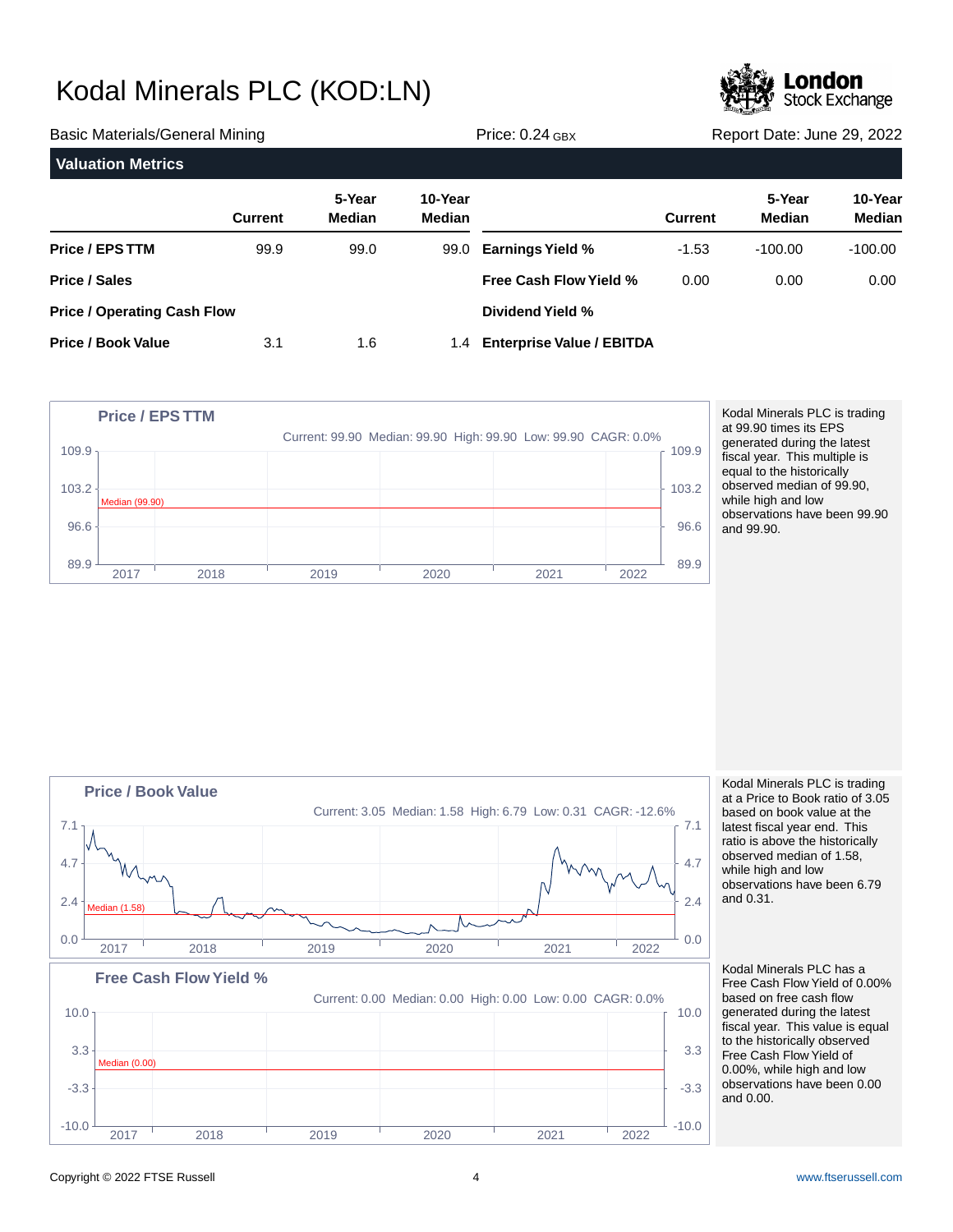

Basic Materials/General Mining The Price: 0.24 GBX Report Date: June 29, 2022

### **ICB Subsector Peer Comparisons**





-161.8 142.5 446.7 751.0 1,055.2





## **Price / EPS TTM Price / Book Value**



## **EPS 5-Year Growth Rate % Revenue 5-Year Growth Rate %**

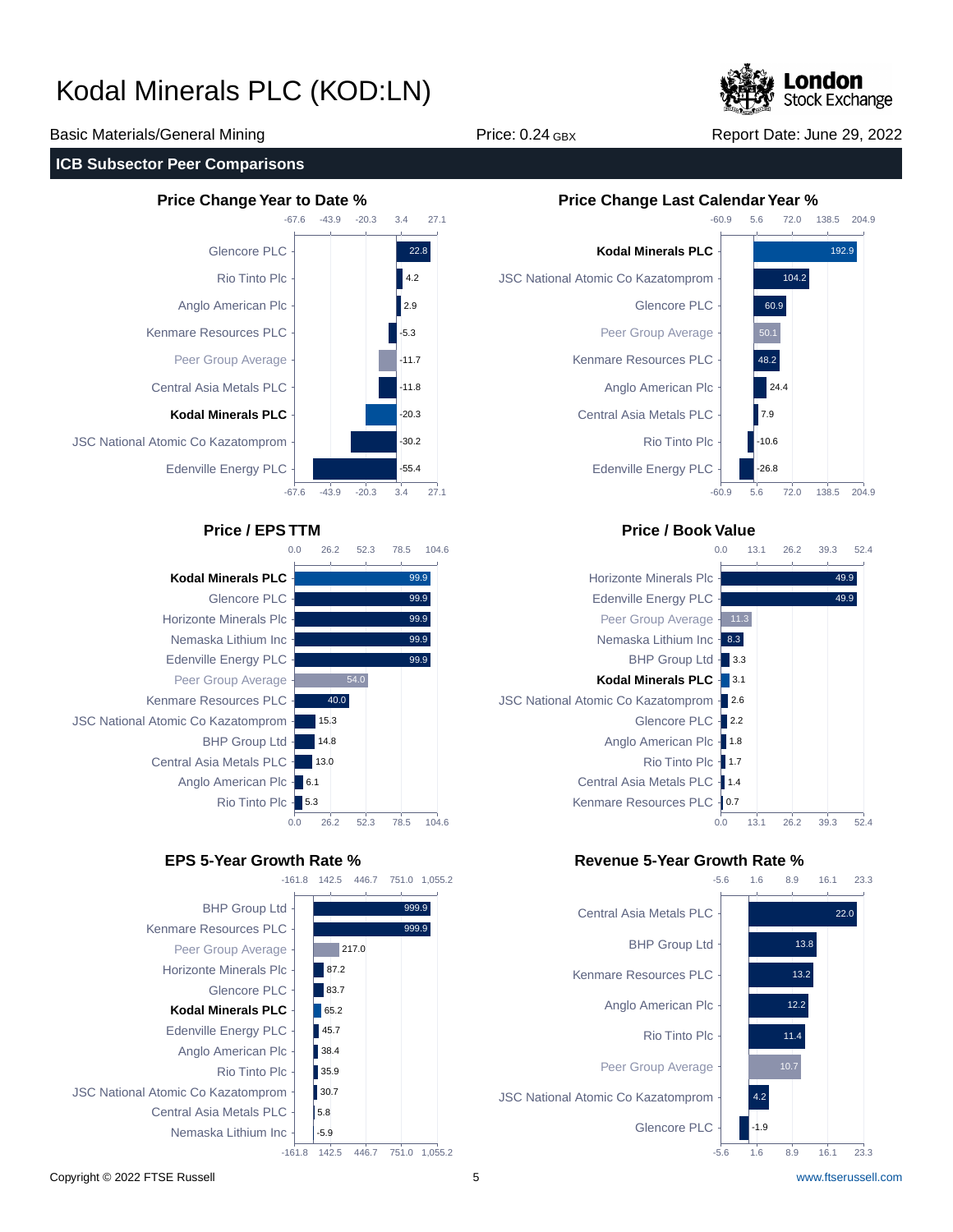

## Basic Materials/General Mining The Report Date: June 29, 2022

### **Abbreviations:**

| <b>CAGR</b>   | - Cumulative annual growth rate.                                |
|---------------|-----------------------------------------------------------------|
| <b>EBIT</b>   | - Earnings before interest and taxes.                           |
| <b>EBITDA</b> | - Earnings before interest, taxes, depreciation & amortization. |
| <b>LFY</b>    | - Last fiscal year                                              |
| М             | - Million                                                       |
| <b>LON</b>    | - London Stock Exchange                                         |
|               |                                                                 |

### **Definitions:**

**Market Value** - Weekly Price times latest Shares Outstanding times any applicable ADR factor.

**Revenue** - Sum of the last four quarters of Revenues.

**Revenue Per Share** - Sum of the last four quarters of Total Revenue divided by Weighted Average Shares Outstanding.

**Operating EPS LFY** - EPS excluding non-recurring, non-operating items, fiscal year aligned TTM value.

60-Day Average Volume (000) - The average of the last 60 daily volume values in thousands of shares.

**Price 52-Week High** - The high closing price from the last 52 weeks of daily closing prices.

**Price 52-Week Low** - The low closing price from the last 52 weeks of daily closing prices.

**Price / 52-Week High** - Latest price divided by the high price from the past 52 weeks of daily closing prices.

**Price / 52-Week Low** - Latest price divided by the low price from the past 52 weeks of daily closing prices.

**50-Day Average Price** - Mean of last 50 daily closing prices.

**200-Day Average Price** - Mean of last 200 daily closing prices.

Price / 50-Day Average Price - Latest closing price divided by mean of last 50 daily closing prices, as a percentage.

**Price / 200-Day Average Price** - Latest closing price divided by mean of last 200 daily closing prices, as a percentage.

Relative Strength Index - Relative Strength Index or RSI measures the magnitude of gains over a given time period against the magnitude of losses over that period. The equation is RSI = 100 - 100 / (1 + RS) where RS = (total gains / n) / (total losses / n) and n = number of RSI periods. In this item, 14 days is used and one year of daily prices are considered. A value of 30 or below may imply oversold and 70 or above may imply overbought.

**Price Volatility** - The standard deviation of the last 20 days of daily closing prices.

Sharpe Ratio - The 5 year average of the excess monthly return over the risk - free rate(1 - month T - bill) over the 5 year standard deviation of the same series.

**Sortino Ratio** - The same calculation as the Sharpe Ratio but with positive excess returns set to zero for the standard deviation denominator, so only negative volatility weighs in.

**Dividends Per Share TTM** - Sum of the last four quarters of Dividends Per Share.

Payout Ratio - Dividends Per Share TTM divided by Operating EPS TTM.

**Dividend Yield TTM %** - Sum of the last four quarter of Dividends Per Share divided by Weekly Price.

**EBITDA** - Sum of the last four quarters of EBITDA (Operating Income + Depreciation & Amortization).

**Free Cash Flow** - Sum of the last four quarters Net Cash from Operations minus Capital Expenditures (Purchase of Property, Plant & Equipment), from the Cash Flow Statement.

**Book Value Per Share** - Total Common Equity last quarter divided by Shares Outstanding last quarter.

**Gross Margin %** - Sum of the last four quarters Gross Profit divided by the sum of the last four quarters Revenues.

**EBITDA Margin %** - Sum of the last four quarters EBITDA divided by the sum of the last four quarters Revenues.

**Pre-Tax Margin %** - Sum of the last four quarters of Earnings Before Taxes divided by sum of the last four quarters Revenues.

**Net Profit Margin %** - Sum of the last four quarters of Operating EPS divided by sum of the last four quarters Revenues Per Share.

**Return on Equity %** - Sum of the last four quarters of Operating EPS divided by the average of the last four quarters Book Value.

**Return on Capital %** - Sum of the last four quarters of Operating EPS divided by the average of the last four quarters Total Capital Per Share.

**Return on Assets %** - Sum of the last four quarters of Operating EPS divided by the average of the last four quarters Total Assets Per Share.

**Price / EPS TTM** - Weekly Price divided by the sum of the last four quarters of Operating EPS (capped at 99.9).

**Price / Sales** - Weekly Price divided by Revenues Per Share TTM.

**Price / Book Value** - Weekly Price divided by Book Value Per Share last quarter. Book Value Per Share is Total Common Equity last quarter divided by Shares Outstanding last quarter (capped at 49.9).

**Free Cash Flow Yield %** - Free Cash Flow Per Share TTM divided by Weekly Price.

Enterprise Value - Market Value plus Total Debt last year plus Preferred Equity last year minus Cash & Cash Equivalents last year.

**Enterprise Value / Sales** - Enterprise Value divided by the sum of the last four quarters of Revenue.

**Enterprise Value / EBITDA** - Enterprise Value divided by EBITDA TTM.

**Enterprise Value / EBIT** - Enterprise Value divided by trailing four quarters of Operating Income.

Enterprise Value / Free Cash Flow- Enterprise Value divided by the sum of the last four quarters of Free Cash Flow.

**Russell 1000 Index** - The largest 1,000 stocks by market cap, the index comprehensively covers the US large cap universe.

EPS 5-Year Growth Rate % is capped at 999.9%.

Revenue 5-Year Growth Rate % is capped at 999.9%.